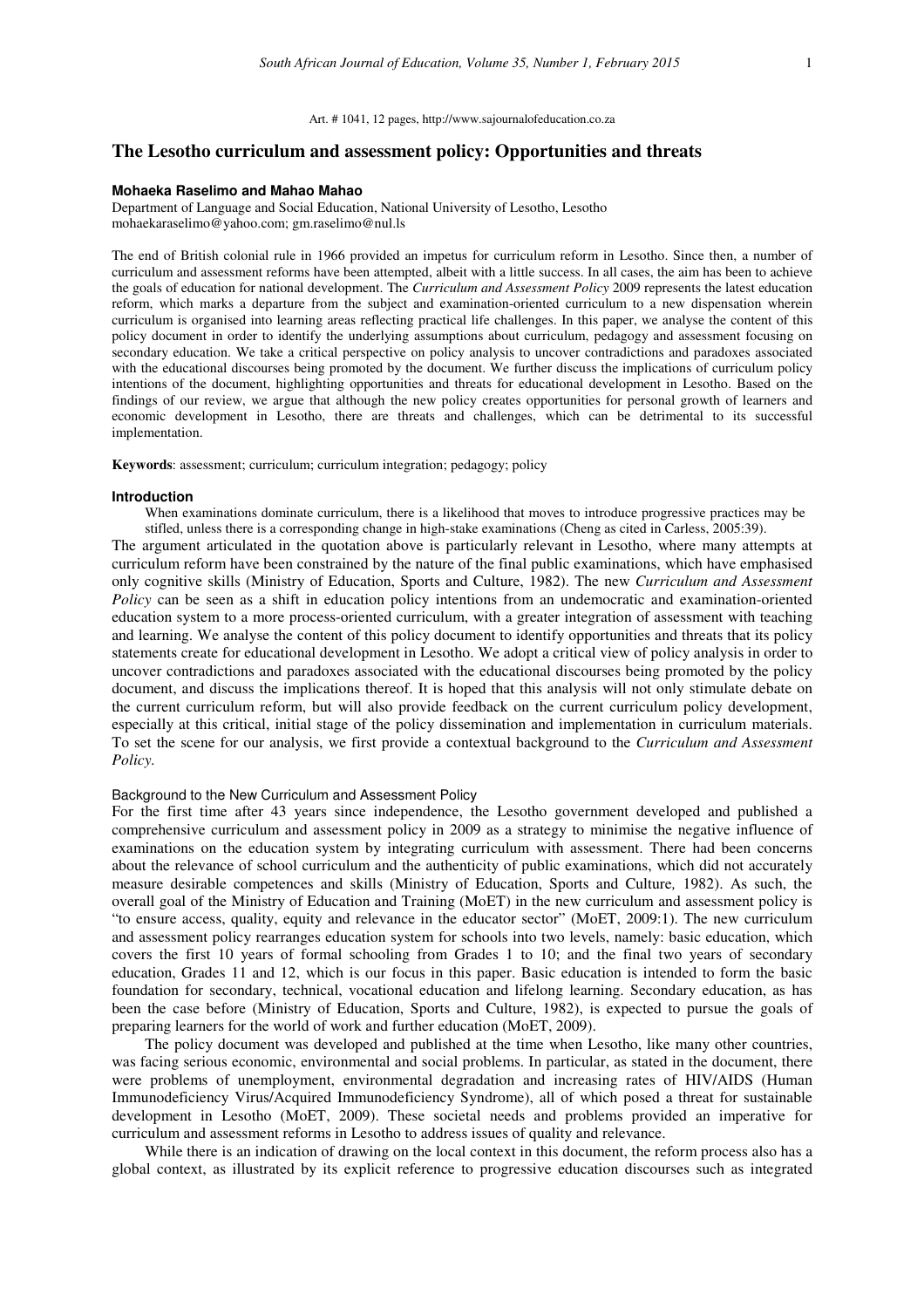curriculum, learner-centred pedagogy, lifelong learning, economic competitiveness, production and work-related competences, which are currently guiding many education policies internationally. In line with these global educational ideas, the current curriculum reform is built on the theoretical concept of integration, in terms of which curriculum is organised around real life problems and issues of personal and social significance (Beane, 1997).

The notion of curriculum integration can be traced back to the era of the Progressive Education Movement of the 1960s and 1970s, which emerged out of the dissatisfaction with a traditional education that emphasised disciplinary knowledge, as opposed to real life problems and challenges. The concept is associated with American education philosophers, notably John Dewey, who viewed schools as democratic spheres, where individuals can be empowered to effectively deal with practical life challenges (Dewey, as cited in Jackson, 1992). The adoption of such global and progressive ideas as curriculum integration may be seen as a national response to global trends and developments in education more broadly.

Responding to global patterns of educational change has been one of the major reasons for development of new education policies in many countries worldwide. For example, in 1994, Botswana revised its education policy in response to global patterns of production and industrial organisation (Tabulawa, 2009). Furthermore, we are aware of curriculum change towards outcomesbased education (in countries such as South Africa and Australia), which was stimulated by, among others, global trends relating to integrated curriculum and learner-centred pedagogy (Cross, Mungadi & Rouhani, 2002; Malcolm, 2001). However, while there are certainly potential benefits in drawing on global education discourses, it is important that such ideas be adapted to the local context, as they are not value neutral (O'Sullivan, 2004; Tabulawa, 2003). Although not focusing on the influence of globalisation on education policy development processes in Lesotho, this paper partly scrutinises the implications and relevance of these grand international educational concepts, as they relate to curriculum, pedagogy and assessment in the national context of Lesotho.

The curriculum and assessment policy reform being analysed here was developed and is being implemented in a national context where many other curriculum reforms have been attempted before, albeit with a little success. In the next section, we provide a historical overview of curriculum reform in Lesotho from the period after independence to the end of the first decade of the  $21<sup>st</sup>$  century, when the new curriculum and

assessment policy document was developed and published.

# Curriculum reform landscape in Lesotho: then and  $n<sub>0M</sub>$

The end of British colonial rule in 1966 provided an impetus for curriculum reform in Lesotho. However, a review of official documents and literature suggests that the curriculum reform landscape in Lesotho is characterised by continuities, rather than discontinuities (Ministry of Education, Sports and Culture, 1982; Mosisili, 1981; Nketekete & Motebang, 2008).

In 1977, eleven years after independence, Lesotho began a flurry of *lipitso* (public gatherings), with a view to soliciting input towards designing a curriculum that would respond to the needs of the young nation. Running from October 1977 to March 1978, there was altogether a series of fifty-one such gatherings, in different parts of the country (Mosisili, 1981). Following this consultation process, a National Education Dialogue was held in 1978 for further consultation. The purpose of the gatherings, in part, was to relate education planning to overall national development plans and to inform any subsequent policy reforms. Additionally, the Minister of Education had, in 1971, announced the Education Policy for Development as a response to the perceived limitations of the education system inherited from the colonial administration. This policy recognised the central role of education in achieving economic growth.

Following the 1978 national Education Dialogue, an Education Sector Task Force was established by Cabinet to prepare a policy document that would guide education processes. Its terms of reference were to:

- Review the education policy;
- Examine the existing system of education and its role in the development of the nation; and
- Propose long-term policies (Ministry of Education, Sports and Culture, 1982).

This was a multi-disciplinary task force, composed of Basotho nationals and external consultants from other African countries (Ministry of Education, Sports and Culture, 1982:iv). The report of this task force was presented and adopted in 1982 as a policy document guiding education reform processes up to the year 2000. The document's policy statements for secondary education emphasised the need for the inclusion of more practical subjects, with the purpose of enhancing the quality of education and preparing learners for a meaningful life in a changing society with uncertain employment prospects. Education was seen as the main vehicle towards achieving the national aspirations of self-reliance and economic independence hence, an adjustment to the educational content and practice was seen as a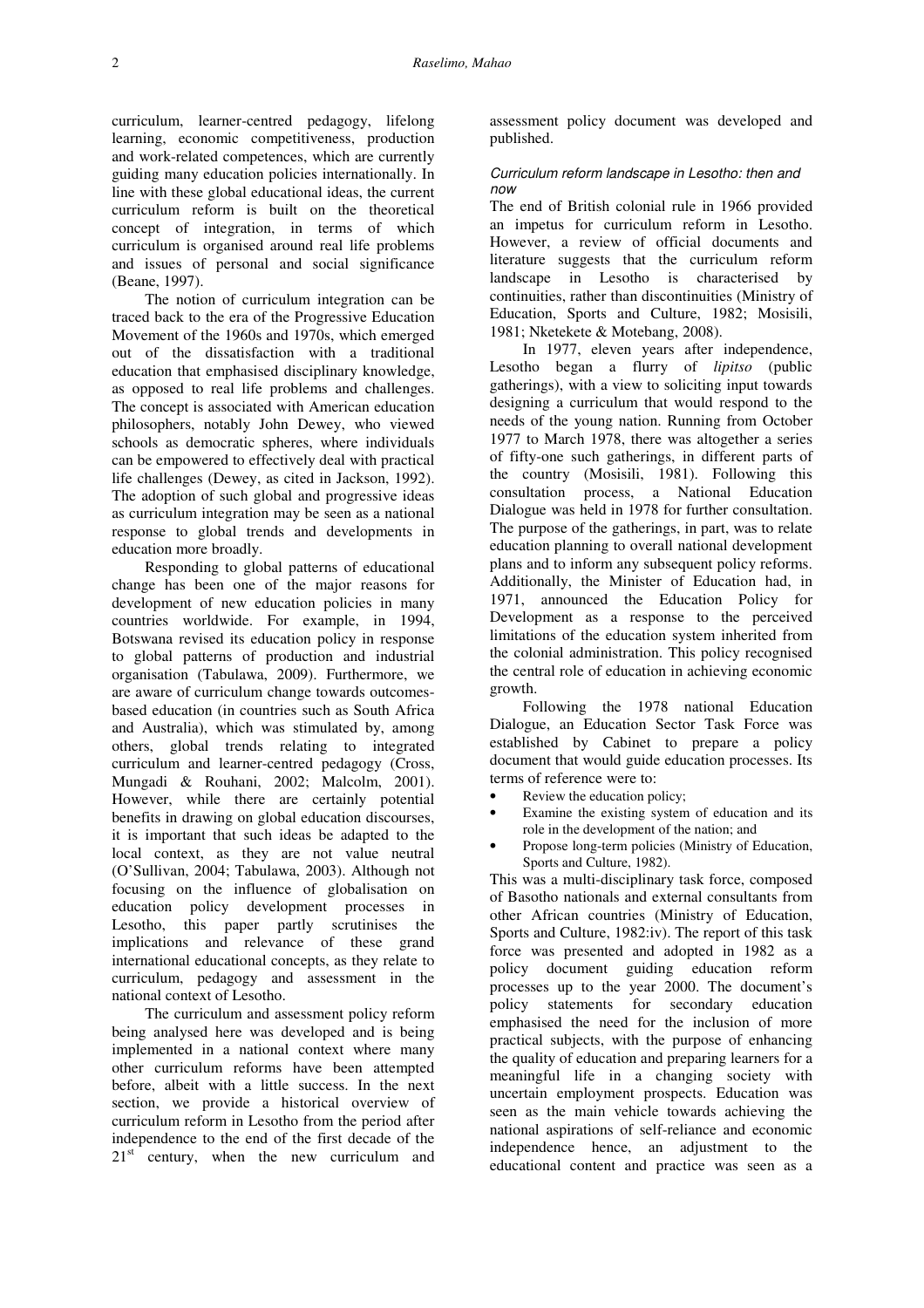catalyst to this achievement.

Following the education for development policy, a number of reforms were introduced in the education system of Lesotho. These included the curriculum diversification reform, the core curriculum reform and the localisation of the 'O' Level (Ordinary Level) curriculum, which is relevant to this paper.

# The curriculum diversification reform

The curriculum diversification reform was initiated in 1974, with the purpose of introducing new practical subjects such as agriculture, technical subjects and home economics. It was intended to achieve the goals of self-reliance through education with production, while not ignoring the goals of further education (Ministry of Education, Sports and Culture, 1982). The introduction of a new subject, Development Studies, in the early 1980s was part of this programme. Due to its practical component, the subject was deemed to have the potential to bridge the gap between practical subjects and traditional academic subjects. By 1993 however, not much, if any, success was found to have been achieved by this reform. As reported in the evaluation report on this programme, there were ambivalences regarding the underlying assumptions and expected outcomes of the programme (Ministry of Education, 1993). This quotation captures the mood of policy planners at the time when the evaluation of the programme's success was done:

Whilst pupils have a positive attitude towards practical subjects, diversification appears to have had very little impact on their career aspirations or their subject preferences. Pupils lack information on what diversification can lead to, and how these practical subjects contribute to the quality of their secondary/high school education (Ministry of Education, 1993:2).

### The core curriculum reform

The reform was intended to increase efficiency in the operations of secondary and high schools by reorganising the curriculum into six groups of subjects with emphasis on English, mathematics and science as the core subjects (Ministry of Education, Sports and Culture, 1982). English further assumed an enhanced status as both a medium of instruction and a passing subject for all examinations. In terms of the provisions of the curriculum policy, these three subjects are allotted six periods a week at secondary and high school levels; more than any other subject within the curriculum (Ministry of Education, Sports and Culture, 1984). In this regard, the following questions may be asked: what was the reasoning behind government's decision to allocate top priority status to English, mathematics and science? Whose interests were served by this policy decision?

Ansell (2002) argues that while the government's intention by adopting this curriculum structure was to address the limitations of colonial education, the structure still retained the key aspects of its colonial predecessor. In this structure, English was still privileged over other practical subjects, which were intended to address the national goals of education with development.

# The 'O' Level localisation reform

The need to localise the 'O' Level curriculum and examinations has been a long-standing issue in Lesotho, since the early 1960s (Ministry of Education, Sports and Culture, 1982), when the weaknesses of the Joint Matriculation examinations, which were administered in South Africa, were noted. This led to the decision in 1961 to adopt the Cambridge Overseas Schools Certificate (COSC), administered by Cambridge University in the United Kingdom. The issue reemerged during the National Education Dialogue in 1978 when problems associated with the COSC curriculum in the context of an independent Lesotho were noted.

As a response to the localisation reform, alternative syllabuses in subjects such as geography and science were produced in the early 1980s and put on trial in some schools in the mid-1980s. The syllabuses remained in a trial stage until they were replaced by the current new syllabuses in 1999, due to poor coordination of curriculum activities and other factors (Nketekete, 2001; Raselimo, 1996). Then, in 1989, the marking of examination scripts was localised after the training of markers, but overall control still remains with Cambridge University. There has been concern over the fact that the curriculum has not changed, and that examinations are still set in Cambridge, despite the initial desire to attain full localisation.

In the 1990s, the issue of localisation of the 'O' Level curriculum became the central focus of national conferences and seminars. The most important of these was the 1995 seminar in which, for the first time, the meaning of localisation in the context of Lesotho was clearly articulated. The report emanating from this seminar defined localisation as " … taking charge and control of all activities and responsibilities over curriculum development and assessment" (Ministry of Education, 1995:18). As stated in this report, "the major concern for this policy has always been the relevance and appropriateness or otherwise of the COSC to Lesotho's educational and developmental needs" (Ministry of Education, 1995:iii). Relevance was defined in terms of national development needs, particularly making the curriculum more contextually relevant.

As part of the implementation strategy, from around 1995, there was a comprehensive review of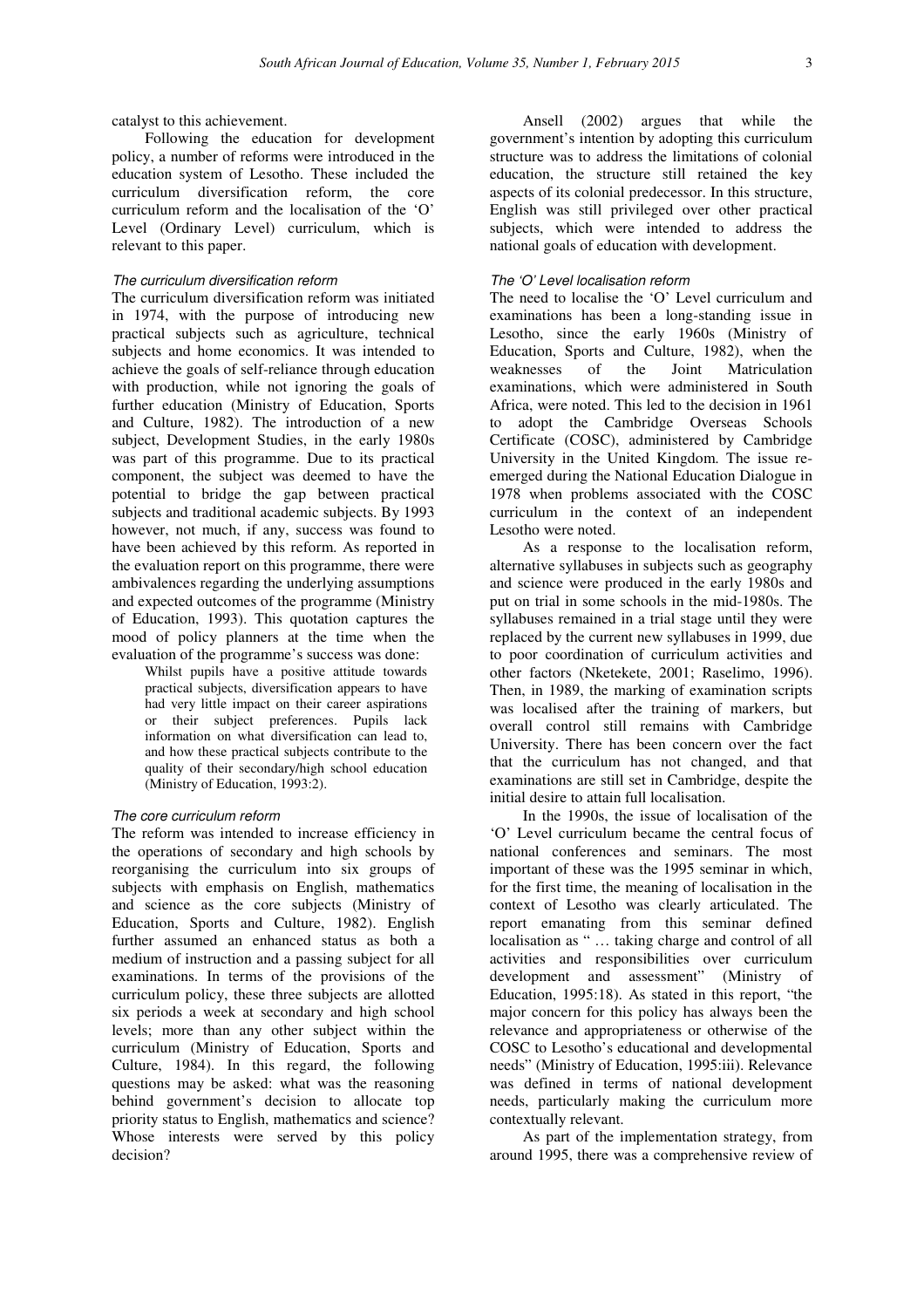syllabuses in all subjects at junior secondary level with the purpose of dovetailing the Junior Certificate (JC) curriculum with the 'O' Level curriculum. The revised syllabuses were first put on trial in 1999, and implemented in all schools shortly afterwards. However, the process of revising the 'O' Level curriculum started only in 2012, 17 years after the announcement to localise the curriculum had been made in 1995. Why did it take this long?

From his evaluation of curriculum development processes leading to the localisation after the 1995 policy intentions, Nketekete (2001) reports a number of constraining factors, which include lack of coordination among different stakeholders involved in curriculum policy making, implementation and evaluation. He explains that this is mainly because there has been no clear vision to guide the whole process and as a result, curriculum development activities were not systematically conducted. He further indicates that this reform process has been forestalled by a lack of common understanding between the National Curriculum Development Centre (NCDC) and the Examination Council of Lesotho (ECOL) regarding what localisation really means in the context of Lesotho. This was the case despite clarification of the meaning of 'O' level localisation by the 1995 localisation policy, as stated earlier in this section. It would appear that there is a tension between quality, as defined in the localisation report, and examination standards as conceptualised by NCDC and ECOL (key implementing agents). The current new curriculum and assessment policy, which is being analysed in this paper, is at the pinnacle of the whole process of localisation. It is intended to guide the process, which is now at an advanced stage.

The review of curriculum reforms presented in this section of the paper provides a trajectory for education development processes, where tension between policy intentions and implementation is a common problem. In trying to explain this tension much previous education policy research has generally focused on technical issues constraining envisaged changes, without engaging in a critical analysis of the content of policies that were intended to guide the change process in the education sector. Writing in the context of South Africa, De Clercq (2010) also criticises policy research for failing to link the common problem of policy-practice gap to unrealistic policy content. It is against this background that we analyse the content of the new curriculum and assessment policy for Lesotho with the purpose of highlighting the opportunities it creates for education development in Lesotho. We argue that while new policies may create opportunities, they also introduce certain threats and challenges, which can

be detrimental to the achievement of the expected policy outcomes.

### **Conceptual and Methodological Framework**

The unit of analysis in this paper is policy, as it relates to curriculum, pedagogy and assessment. In this section we conceptualise the meaning of policy and policy analysis. Our approach is critical, and rooted in the tradition of the neo-Marxist scholars, who see the primary task of policy analysis as to reveal the tacit assumptions and values in policy texts (Apple, 2004; Ball, 1994; Bowe, Ball & Gold, 1992; Cornbleth, 1990; Eisner, 1992; McLaren, 2007; Olssen, Codd & O'Neill, 2004). The strength of this critical approach is that it provides a language of critique to question the "appearances and taken-for-granted practices" (Cornbleth, 1990:3), which may be ignored when researchers use the technical-rational approach. Thus, the approach helps to probe what is not immediately seen as problematic in curriculum and assessment policy documents (Thompson, 2003). Following Ball (1994), we conceptualise policy as both text and discourses. As a text, policy represents "the formal body of law and regulation that pertains to what should be taught in schools" (Elmore & Sykes, 1992:186). In defining policy as text, Ball (1994:16) writes as follows:

We can see policies as representations, which are encoded in complex ways (via struggles, compromises, authoritative public interpretations and representations) and decoded in complex ways via actors' interpretations and meanings in relation to their history, experiences, skills, resources and context.

Since policy is a social construction as this quotation suggests, Ball (1994) argues that policy is both text and discourse, because policy texts carry discourses about educational values or ideologies that a society considers important. Ball further notes that, "discourses are about what can be said, and thought, but also about who can speak, when and with what authority" (1994:21). Thus, the focus in this paper is on the Lesotho *Curriculum and Assessment Policy* document as an official text serving a cultural function, giving people an opportunity to express shared values or ideologies regarding what should be taught in schools and how it should be taught and assessed (Walker, 2003).

Drawing on literature on policy analysis, Olssen et al. (2004) make a distinction between two forms of policy analysis, namely analysis *for* policy and analysis *of* policy. They assert that analysis *for* policy has the purpose of making specific policy recommendations and providing policy makers with information; whereas analysis *of* policy examines the processes of policy construction and the effects of such policies on various groups of people. It may also focus on the content of policy,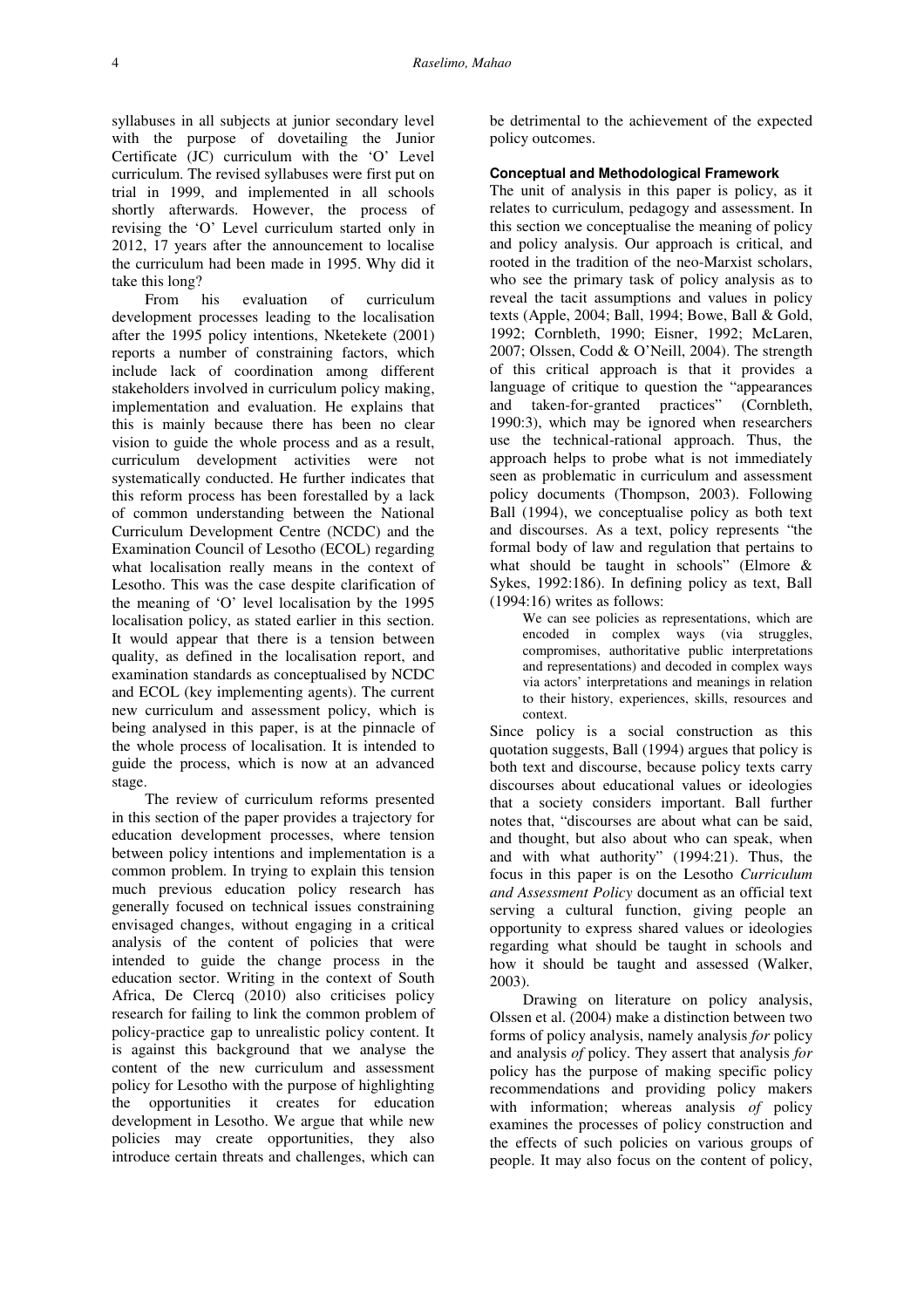in which case researchers "examine the values, assumptions and ideologies underpinning the policy process" (Olssen et al., 2004:72). As we have already mentioned, in this article we take a critical approach and focus on the analysis of policy, as opposed to the analysis for policy, to probe the values and assumptions about curriculum, pedagogy and assessment, and the possible effects of such on the learners and educational development.

Following Bowe et al. (1992), we assume that a policy text embodies contradictory and tacit messages about values and ideologies of which policy developers may be both conscious and unconscious. These messages need to be unpacked in order to yield an understanding of the drivers of proposed curriculum reform, and their implications for schools and educational development. Bowe et al. (1992:21) note that at the legislative level, policy texts are not necessarily clear, but rather "are generalised, written in relation to idealisation of the real world, and cannot be exhaustive." They further point out that official policy texts are often contradictory in their use of key terms, and are reactive to particular events and circumstances. This suggests that a curriculum policy text should be analysed alongside other relevant policy texts to establish inter-textual links, and in the context of its history and particular site of production.

We recognise that the development of an education policy represents an arena, where interested parties struggle to dominate the prevailing discourse (Bowe et al., 1992). As such, a policy text carries messages about norms and values that dominant groups consider desirable for bringing about change in society. As has already been mentioned, policy texts produced in this arena are the products of struggle and compromise, as groups of actors are competing for control of their meaning (Bowe et al., 1992). This implies that a curriculum policy is never neutral, but always a political document, representing the interests of dominant groups (Apple, 2002; Jansen, 1998) as suggested by critical curriculum theory. This being the case, a critical policy analysis needs to go beyond explicit messages to examine the taken-forgranted beliefs and assumptions about a good education practice.

In order to understand the kind of curriculum policy messages contained in the Curriculum and Assessment Policy framework, we subjected the document to content analysis. According to Berg (2007), content analysis involves the examination of artefacts of social communication, such as written documents. Although this method is usually applied in quantitative research (Cohen, Manion & Morrison, 2007; Wolcott, 1994), Berg (2007) argues that it can be equally effective in qualitative analysis. He explains that:

Textual elements merely provide a means of identifying, organising, indexing and retrieving data. Analysis of the data, once organised according to certain content elements, should involve consideration of literal words in the text being analysed, including the manner in which these words are offered (Berg, 2007:307).

Using this method of data analysis we focus on sections of the *Curriculum and Assessment Policy* document dealing with curriculum, pedagogy and assessment. We however, refer to other sections of the document, where there are relevant statements for illustrating our argument. Our approach was essentially inductive, as we did not have clear analytical categories.

### The Major Thrusts of the Curriculum and Assessment Policy

In this section, we analyse the policy document in order to understand the view of the curriculum, pedagogy and assessment. Integrated into our analysis are the discussions of the implications of the policy messages for schools and the education system in Lesotho. Where appropriate, we compare the new curriculum and assessment policy framework with the previous one with a view to highlighting the kind of change proposed by the former. In the process of analysis, we also highlight contradictions and paradoxes associated with the current curriculum reform. We first present an analysis on curriculum organisation. This is followed by a critical analysis of the espoused pedagogy. Finally, the analysis shifts to the proposed assessment system.

### Curriculum organisation

The policy envisages an integrated curriculum, organised into learning areas to which all school subjects are expected to contribute. As described in the policy document, learning areas are seen as chunks, which are "used as filtering mechanisms meant to select concepts and principles derived from subject areas that address real issues and challenges" (MoET, 2009:18). To this end, the framework identifies five learning areas, which are intended to serve as quality control mechanisms to ensure relevance and coverage of key competences in curriculum planning and organisation. As shown in Table 1, the identified learning areas for both basic and secondary education are: Linguistic and Literary; Numeral and Mathematical; Personal, Spiritual and Social; Scientific and Technological; and Creativity and Entrepreneurial (MoET, 2009). The learning areas highlight life challenges and contexts in which learners are expected to function.

As depicted in Table 1, the new curriculum and assessment policy differs considerably from the previous model of curriculum organisation. Unlike<br>the previous curriculum structure, which the previous curriculum structure, which emphasised disciplinary knowledge, the new model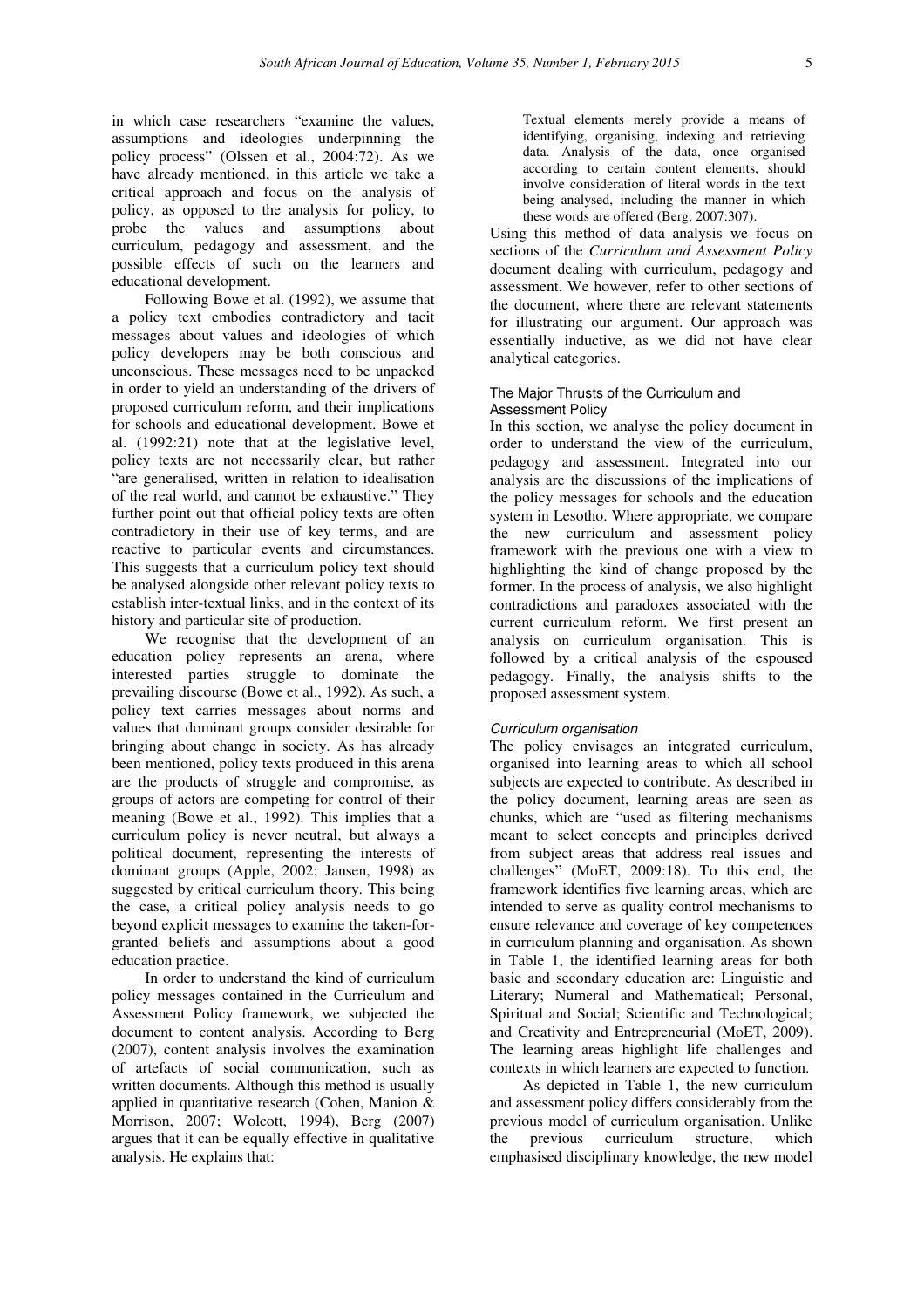the policy document, the term integration refers to: the holistic view and treatment of issues related to intelligence, maturity, personal and social development of the learner for survival purposes and economic development of the nation as opposed to the compartmentalised subject-based form of instruction (MoET, 2009:15).

envisages an integrated curriculum. As defined in

This definition reflects the intention to make a curriculum more contextually relevant, by linking it with real life problems. Consistent with the notion of curriculum integration as conceptualised in the literature (Beane, 1997), the document prescribes that school life should be integrated with community life and everyday experiences of the learner. To achieve the goals of curriculum integration, the curriculum is aligned with practical life challenges relating to "high unemployment rate and slow economic growth, high poverty, rampant

HIV and AIDS and contagious diseases, environmental degradation, gender equality and equity, human rights and democracy and many more" (MoET, 2009:15). These challenges are also identified, in other national policy documents such as *Vision 2020*, *Poverty Reduction Strategy* and *Education Sector Strategic Plan,* as development needs of top priority. This coherence between the new curriculum and assessment framework and the Lesotho national needs is likely to lead to successful implementation of the policy intentions at the level of curriculum documents and school implementation. However, the achievement of the goals of the new curriculum will depend on the ability of the stakeholders involved in curriculum development and implementation to interpret this policy in their specific contexts.

| <b>Table 1</b> Curriculum structure of secondary education |  |
|------------------------------------------------------------|--|
|------------------------------------------------------------|--|

| Learning area                  | Core contributing subjects                                   | Compulsory subjects |
|--------------------------------|--------------------------------------------------------------|---------------------|
| Linguistic and literary        | Sesotho, English, Art & Crafts, Drama, Music and other       | Sesotho and English |
|                                | languages                                                    |                     |
| Numerical and mathematical     | <b>Mathematics</b>                                           | Mathematics         |
| Personal, Spiritual and Social | History, Religious Education, Health and Physical Education, | Life Skills         |
|                                | Development Studies, Life Skills                             |                     |
| Scientific and Technological   | Science, Geography, Agricultural Science, Technical          | Science             |
|                                | <b>Subjects</b>                                              |                     |
| Creativity and Entrepreneurial | Business Education, Clothing and Textile, Food and           | Any subject         |
|                                | Nutrition, Home Management, Information Communication        |                     |
|                                | Technology (ICT), Accounting                                 |                     |

Source: MoET (2009)

For optimum learning, the policy document prescribes that learners should take a minimum of six subjects (i.e. at least one from each learning area) and a maximum of eight. It further specifies the core curriculum, consisting of Sesotho, English, Mathematics, Life Skills, Science and any other subject from the Creative and Entrepreneurial learning area, as compulsory subjects for secondary education. However, this curriculum structure, as shown in Table 1, seems to marginalise certain subjects and continues to privilege others, which were previously designated as core subjects. With the exception of Life Skills, which is a newly added subject in the learning of Personal, Spiritual and Social, this structure still reflects the elements of the 1982 core curriculum reform, which emphasised Sesotho, English and Mathematics over other subjects (Ministry of Education, Sports and Culture, 1982). While we do not contest the importance of these core subjects in the context of Lesotho as a small and developing country, the reasoning behind the decision to allocate them a high curriculum status is not clear in the policy document. In this regard, it is important to reflect on the following question: To what extent does the curriculum structure respond to the real societal needs and problems in Lesotho?

Ansell (2002) argues that while curriculum reforms in Lesotho are intended to address the limitations of the colonial education, most reforms in their curriculum structure still mimic the key aspects of colonial education. The same could be said about the current reform as conceptualised in the *Curriculum and Assessment Policy.* The proposed curriculum structure paradoxically marginalises the practical subjects, which were and still are intended to address the national goal of education with production (Ministry of Education, Sports and Culture, 1982; MoET, 2009). As can be seen in Table 1, within the 'Scientific and Technological' learning area, the structure gives science a priority while vocational subjects (Agricultural Science and Technical subjects) are relegated to an optional status competing for curriculum space with geography. This paradox may reflect a tension between meeting the goals of further education through traditional academic subjects, and the need to promote vocational skills necessary for preparing learners for the world of work (MoET, 2009).

We wonder whether or not this paradox reflects also a symbolic gesture to keep pace with international trends in education, which is a typical feature of policy reforms in other countries in the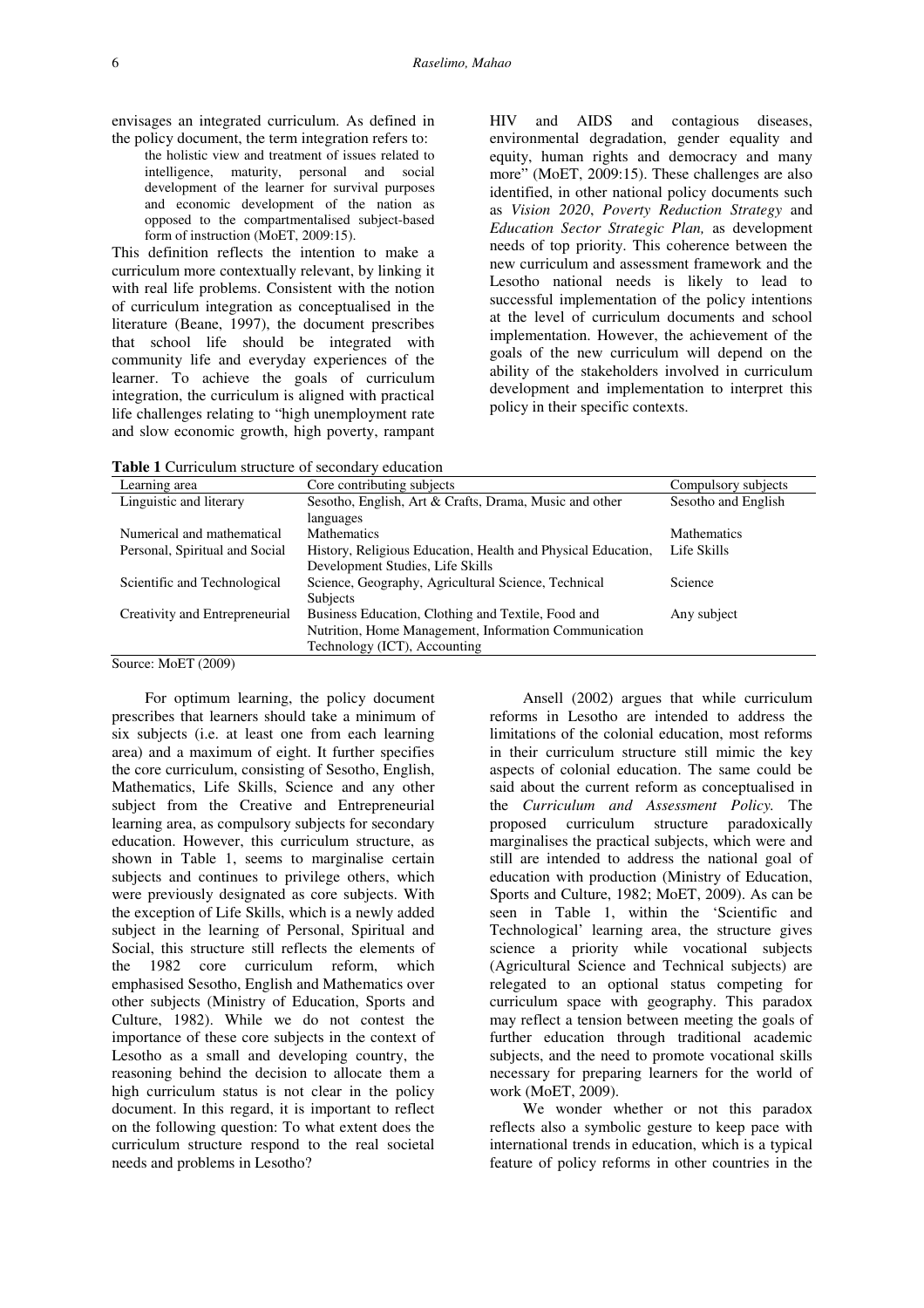region (Jansen, 1998; Tabulawa, 2009). Why does the new curriculum not create space for learners to follow different routes, so that those who decide to learn more vocational skills can take more practical subjects?

It is also noteworthy that the placement of geography only in the learning area of Scientific and Technological reflects a narrow understanding of the subject. Being both a natural and social science subject, geography could also fall under the Personal, Spiritual and Social learning area. Thus, the proposed curriculum structure puts geography in a tight competition with well-established natural science subjects. This poses a threat for the subject to demonstrate its unique role in addressing issues of environmental sustainability and climate change, which are currently considered part of the priority areas for curriculum reforms, both in Lesotho (MoET, 2005, 2009) and internationally.

It is also important to note from Table 1 that the new curriculum structure gives priority to a newly-introduced subject of Life Skills. While there are obvious implementation challenges facing Life Skills, notably lack of teacher preparedness, its inclusion in the school curriculum creates opportunities for the Lesotho education system to deal more effectively with issues of HIV and AIDS, which is seen as a multi-sectoral development issue with social, economic, and cultural implications (Government of Lesotho, 2004). The addition of Life Skills is also seen as signalling the government's intention to encourage development of basic survival skills relating to selfawareness, assertiveness and interpersonal skills, which have hitherto not featured very strongly in the secondary education system of Lesotho.

Notwithstanding the important role of Life Skills Education, as described in the foregoing paragraph, we caution that elevating one subject to the status of a core in the Personal, Spiritual and Social learning area, has the potential to marginalise other equally important subjects. Giving schools an option to teach Religious Education, Development Studies or History has implications for achievement of the national goals relating to democracy, peace, spiritual and moral development, which are important to Lesotho as a young democracy and a predominantly Christian state.

### The intended pedagogy

To address the content of the school subjects shown in the curriculum structure portrayed in Table 1, the *Curriculum and Assessment Policy* espouses a learner-centred approach, which is not new on the education scene of Lesotho (see for example, Ministry of Education, 1995). It is important to note that learner-centred pedagogy is currently the dominant paradigm in curriculum reform, especially in Africa, where it is intended to serve as

an enabler of democracy (Chilsholm & Leyendecker, 2008; O'Sullivan, 2004; Tabulawa, 2003). The idea originates, in part, from John Dewey's experience-oriented conception of curriculum. Dewey was dissatisfied with aspects of traditional education, which he believed separated the learner from the curriculum. Influenced by the ideas of progressive education in the early twentieth century, Dewey linked the concept of curriculum with the learner, arguing that "the child and curriculum are simply two limits which define the same process" (Dewey, as quoted by Jackson, 1992:6). By bridging the gap between the learner and the curriculum, John Dewey envisaged democratic teaching and learning processes, where control on the curriculum emerges from interactions, rather than from being externally imposed (Doll, 2002). It is guided by principles such as free choices, implying that learners will have some control over instructional processes. It is our argument that giving learners control over instructional rules, especially with respect to the pacing of lessons has the potential to increase the costs of secondary education. Is this the kind of learner-centred pedagogy envisaged? If so, are its democratic principles in the best interest of the Basotho people?

The *Curriculum and Assessment Policy* document elaborates on the kind of the learnercentred approach envisaged as follows:

The focus in pedagogy has therefore shifted more to teaching and learning methods that can further develop creativity, independence, and survival skills of learners. Learners are expected to become more responsible for their own learning processes and thus should be able to identify, formulate and solve problems by themselves and evaluate their work (MoET, 2009:22).

As this quotation suggests, the current reform introduces a shift from teacher-dominated teaching methods to learner-centred methods, thus implying new roles for teachers and students. In this current reform, it would seem that teachers are expected to act as facilitators of students' learning rather than as knowledge transmitters. It implies that students can also be knowledge creators, and that they do not come to class as completely empty vessels waiting to be filled with information. In this way, the new policy challenges the existing dominant teacher-centred methods, which are a typical feature of classroom teaching and learning processes in Lesotho (Nketekete & Motebang, 2008; Raselimo, 2010).

It is also evident from the quotation above that the new curriculum and assessment policy emphasises development of skills and attitudes necessary for achieving rapid social and economic change. This could be seen as creating opportunities for secondary education to produce learners with vocational skills with which they can be empowered and can meaningfully contribute to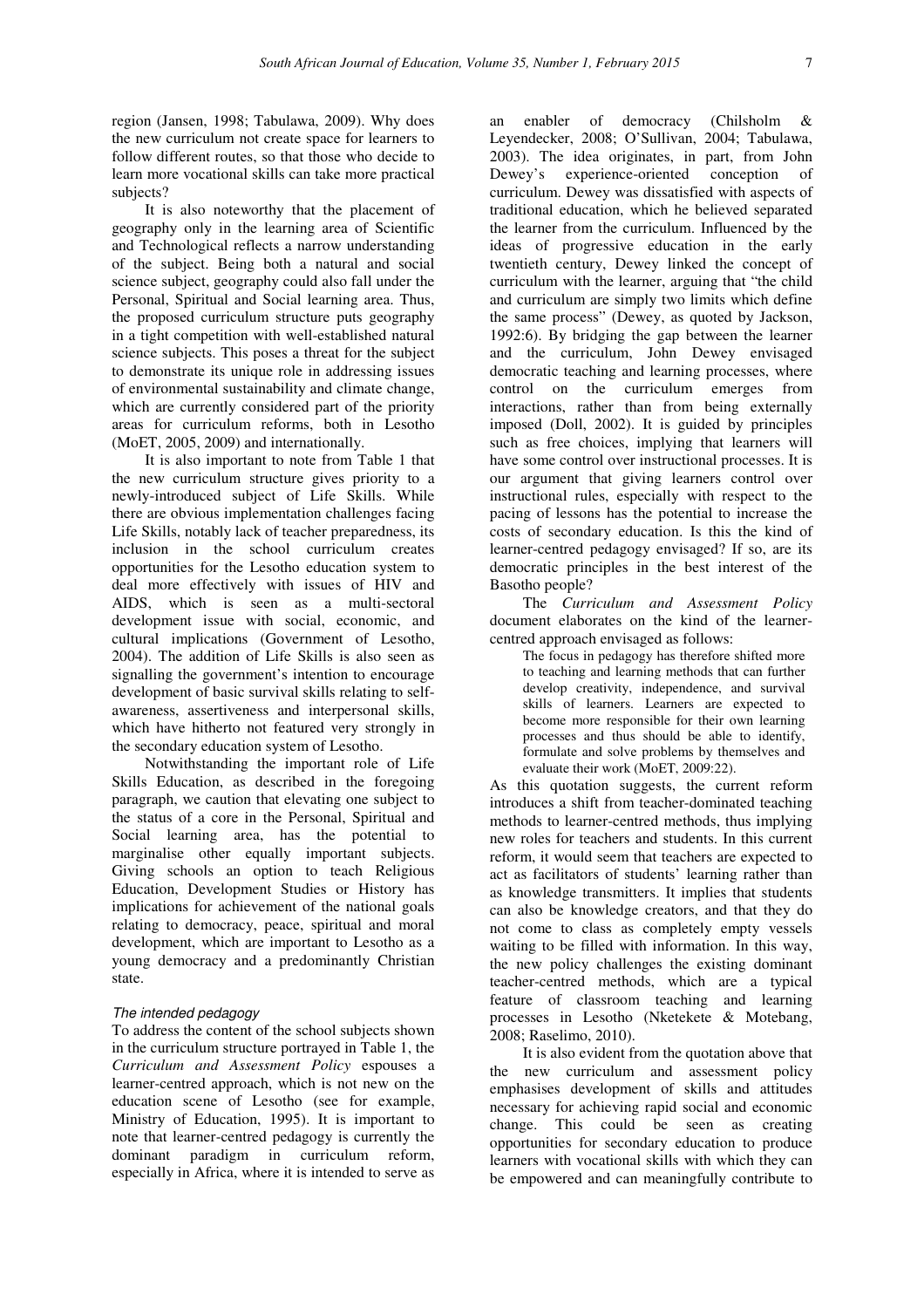national development. In this regard, we can argue that the new curriculum and assessment framework reflects the social reconstruction ideology in terms of which learners are expected to use knowledge and skills to solve social problems (Schiro, 2008). This creates an opportunity for school teachers to teach context-specific content, skills, attitudes and values relating to life challenges such as HIV/AIDS and environmental degradation, which are identified in the policy document as imperatives for curriculum and assessment reforms.

Furthermore, although there is no indication of democratic principles such as active participation in the quotation above, the adoption of the learner-centred approach could be seen as a positive step towards consolidation of democracy. As the literature shows, the ideal of learner-centred pedagogy was seen as a catalyst to expediting the process of democratisation in most African countries (Chilsholm & Leyendecker, 2008). A few examples may be cited to illustrate this argument. Post-apartheid South Africa adopted Outcomes Based Education (OBE) from 1994 onwards, signalling a departure from apartheid education to a democratic dispensation (Cross et al., 2002). In Namibia too, the introduction of learner-centred education after independence in 1990 was regarded as a means of consolidating democratic ideals (O'Sullivan, 2004).

While the learner-centred pedagogy may be a highly celebrated education ideal in Lesotho, experience from other African countries illustrates that, if not well adapted to the local contexts, it can potentially pose a threat to educational development. The educational ideas relating to the concept, as it is internationally conceptualised, are not necessarily relevant to all national contexts. They are also not value-neutral, as they carry messages that are intended to incorporate countries adopting them into the global economy (Tabulawa, 2003, 2009). Chilsholm and Leyendecker (2008) observe that developing countries adopted the philosophical ideal of learner-centred education as a result of international pressure to transform their societies and economies from agricultural-based polities to modern (Western) and knowledge-based polities. Is this the case in Lesotho? Although there are certainly potential benefits in drawing on global educational discourses, there is also need to adapt such progressive ideas as learner-centred pedagogy to local contexts so as to avoid a negative influence of international pressure and hegemony on the Lesotho education system.

Another important aspect of the espoused pedagogy in the current curriculum reform is the interdisciplinary approach, requiring teachers to make use of knowledge from other subject areas when dealing with emerging issues. This is evident in the following quote:

The first seven years of Basic Education shall follow an integrated approach managed through five learning areas, with the gradual emergence of subjects in the last three years […]. In the last three years of Basic Education [Grades 8, 9 and 10], curriculum will be drawn from the core contributing subjects to the respective five learning areas (MoET, 2009:21).

As the above quote suggests, an interdisciplinary approach is adopted in the higher grades, where there is policy expectation for subject integration within learning areas. The adoption of this approach could be seen as a strength, because it enables conceptual progression within specific subjects, and therefore creates opportunities for achievement of the goals of further education and training. In South Africa, the Curriculum 2005 policy was criticised for overemphasis on integration with less attention being given to progression (Department of Education, 2000). Given that in Lesotho, as in other countries such as Botswana (Polelo, 2009), there is usually policy borrowing, the task force which developed the new curriculum and assessment policy document may have drawn from experiences from South Africa and made a conscious decision to retain disciplinary knowledge at secondary school level.

While the adoption of the interdisciplinary approach has advantages for educational development, it contradicts the notion of curriculum integration as it supports the idea of organising curriculum into discrete subjects rather than dissolving subject boundaries (Beane, 1997). This is likely to reinforce compartmentalised teaching in schools, which the policy was intended to address. Organising subjects into discrete learning areas, as shown in Table 1, can easily encourage teachers to operate within a certain learning area and position themselves as specialists in that learning area. For example, English teachers may find it difficult or unacceptable to draw content from scientific, spiritual or technological backgrounds. To this end, we reflect on the following question: Could the adoption of an interdisciplinary approach reflect a conflation of concepts or a dilemma in promoting integrated learning while at the same time ensuring progression? This is not clear in the document and is left to the interpretation of individual readers.

Whether or not there was a careful consideration for adopting a mixed model of curriculum design, we contend that the adoption of the interdisciplinary approach is based on a flawed assumption that there is a collegial environment in schools, where teachers can freely consult across subjects. The findings of a recent study in some high schools of Lesotho reveal that such a collegial environment does not exist due to teachers' epistemological beliefs and school organisational structures (Raselimo, 2010). As such, the envisaged change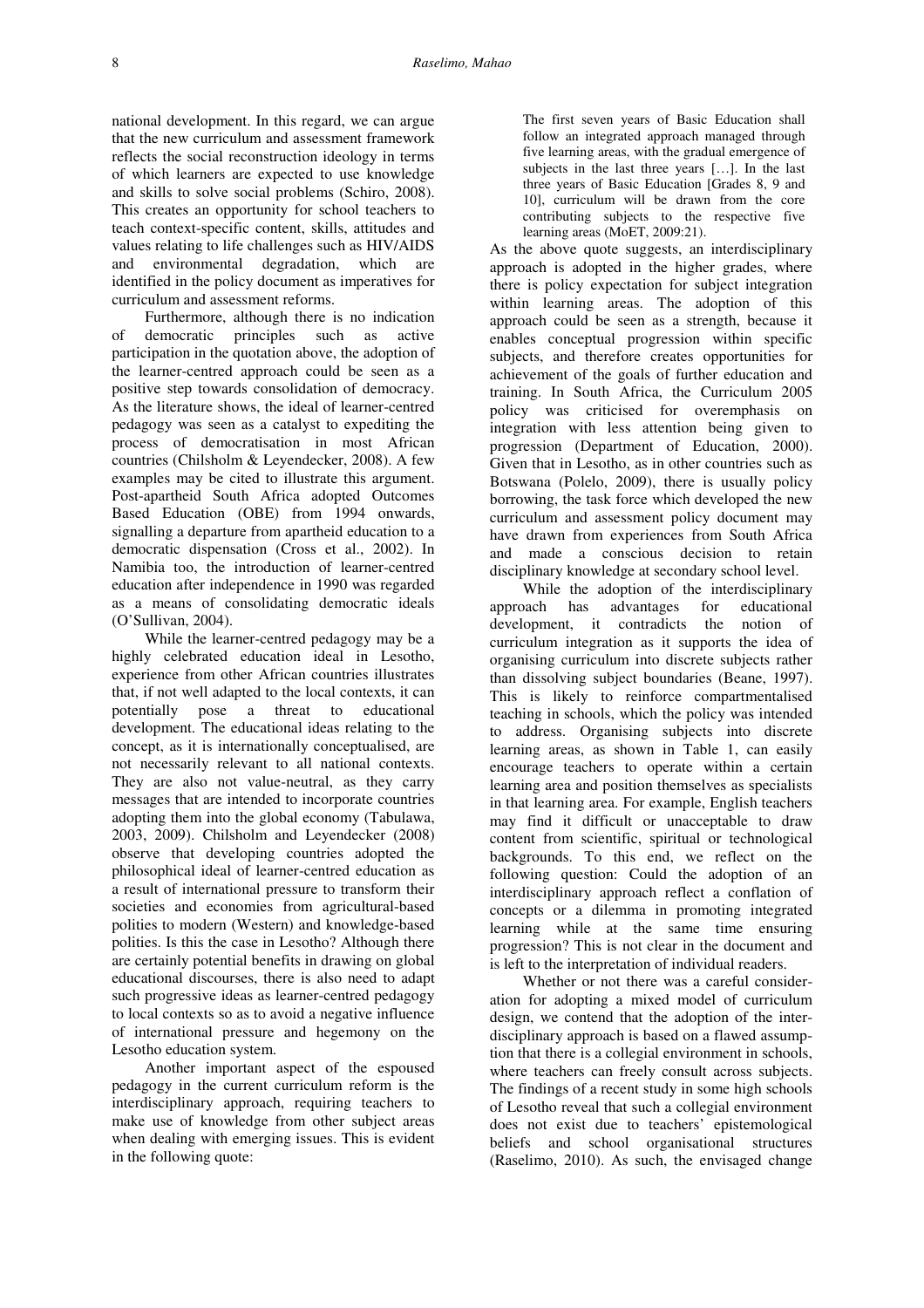will require not only changing teachers' beliefs about subject matter but also the organisational structures where subjects are organised into physically separate departments.

There is also an internal contradiction between the learner-centred pedagogy and most of the curriculum aims set for secondary education. The manner in which these aims are stated in the policy document is not consistent with learner-centred epistemologies. Out of six aims, four are stated in a manner that reflects an objective view of knowledge rather than the constructivist view, which is what underpins the envisaged learner-centred pedagogy. The following extract may serve to illustrate our argument: at the end of the secondary education, students should "have *acquired* knowledge, skills and attitudes necessary to interact appropriately with the environment and promote socio-economic development [...]" (MoET, 2009:13). The use of the word acquire, renders learners to a status of knowledge recipients. Yet the policy advocates for a shift "from knowledge acquisition to development of knowledge, skills, values and attitudes" (MoET, 2009:viii). Such a contradiction in the use of language may confuse curriculum developers and teachers alike in designing teaching and learning programmes, and thus posing a threat for successful implementation of the policy at the level of classroom practice. We also observe that the curriculum aims such as the one cited above, are in favour of high-stake examinations, which generally emphasise knowledge acquisition. As such, little will be achieved in terms of reducing the undue influence of public examinations on curriculum.

#### Assessment practice

In this section, our analysis focuses on assessment practices recommended by the new *Curriculum and Assessment Policy.* We identify the innovative assessment practices by comparing the current assessment policy with the previous one as stated in the *Education Sector Survey Task* Force report of 1982. We then discuss their implications for educational development in Lesotho, highlighting opportunities and threats.

Unlike the previous assessment policy, which emphasised summative assessment (Ministry of Education, Sports and Culture, 1982), the new policy prescribes that three strategies will be used for assessing learning. These are, formative assessment, remediation and monitoring of educational progress, with the first strategy taking the form of continuous assessment (CASS). There will also be summative assessment in the form of public examination at the end of Grades 10 and 12, which will still be used for certification and selecting learners for higher education. The policy however, extends the scope of such summative examinations to include also practical competences such as

problem-solving and critical thinking (MoET, 2009). The focus on practical skills represents a shift from the traditional examination system, which covered only cognitive objectives, thereby marginalising learners with special cognitive learning needs.

Moreover, contrary to the current assessment practice, where all learners sit for a common examination, the new policy accommodates candidates with different abilities. It is stated in the policy document that "[b]oth group examinations and subject examination will be available for candidates of different abilities and circumstances" (MoET, 2009:24). Thus, access to higher education will not necessarily be determined by students' performance in group examination, but will be determined also by performance in subjects where learners have the best abilities. This creates opportunities for all learners to achieve in final examinations and follow different career paths in tertiary institutions, even if they did not meet the requirements of group examination such as passing English language. However, realising this policy outcome will require a sound career guidance programme at schools, so that learners realise their potential abilities early enough in their school life. It will also require a change of attitude among parents and learners alike towards practical skills-based subjects. Reflecting on the challenges of implementing the curriculum diversification programme in Lesotho, Ansell (2002) notes that practical subjects were regarded by many parents to be inappropriate for preparing their children for those lucrative white-collar jobs towards which colonial education was geared.

Another exciting feature of the new curriculum and assessment policy is that CASS will contribute to the final assessment in all learning areas. The document emphasises that CASS will be used for diagnosis of learning difficulties and to monitor performance of learners. Although the weighting between examination and CASS is not specified, this policy intention creates many opportunities for the enhancement of the quality of education in Lesotho. First, provided there will be equal weighting, we content that implementation of CASS will most likely reduce the undue influence of public examinations on classroom teaching, which has long been identified as a major constraint to curriculum change (Ministry of Education, Sports and Culture, 1982). Second, the implementation of CASS will create opportunities for assessment *for* learning, incorporating practical skills, which cannot be adequately assessed by pen and paper tests or examinations. Third, it is also likely to bring about quality in the teaching and learning processes through adaptation of instructional processes to meet the needs of individual learners, and increased parental involvement.

While the potential benefits of CASS, as outlined above, may be obvious, its implementation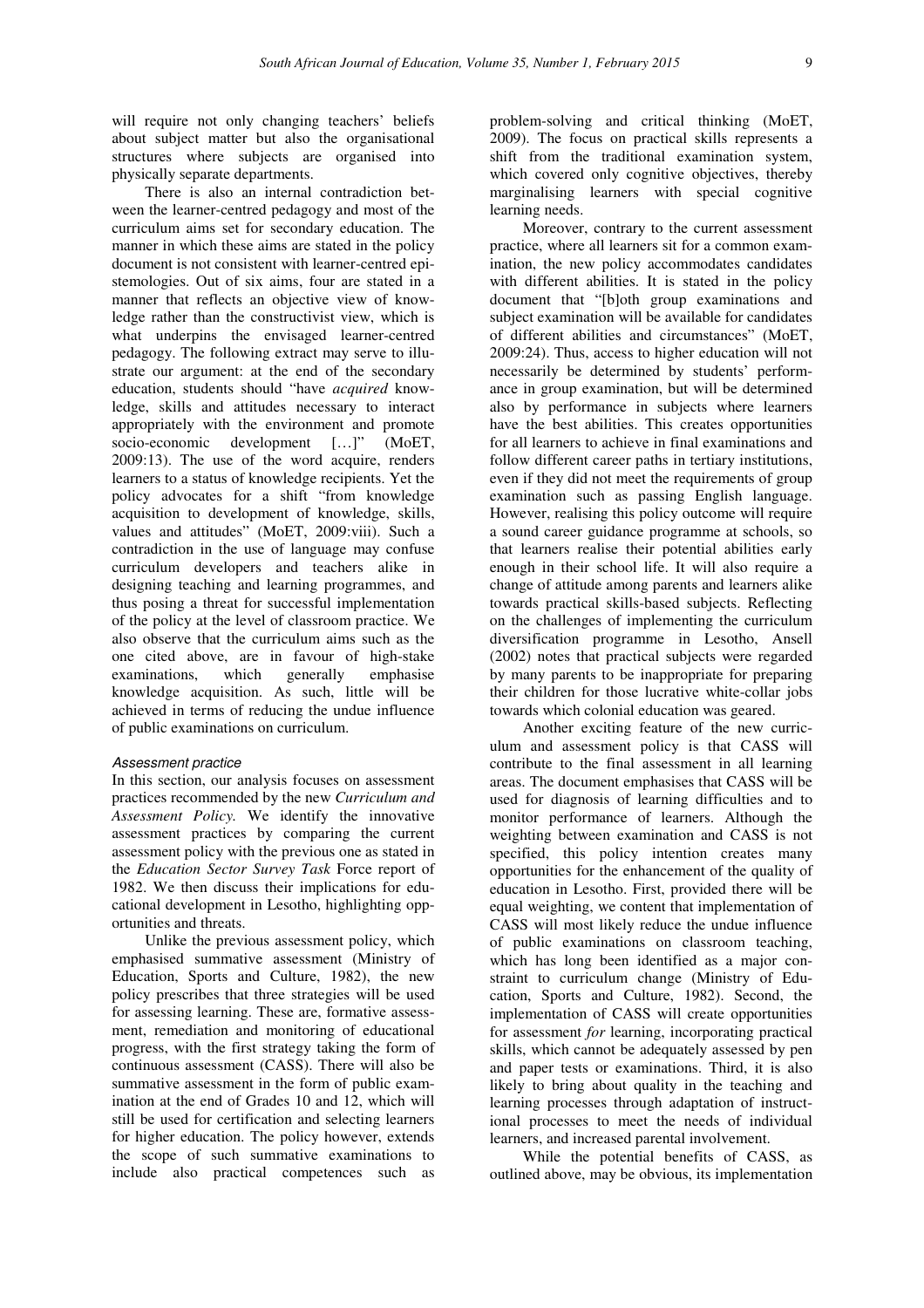is likely to face challenges. We caution that teachers' inability to implement it might pose a threat to quality in educational assessment. It should be noted that the notion of CASS is not new in Lesotho's education system. There were attempts to implement it in the early 1980s. Reporting on its implementation problems, Sebatane (1985) attributes the failure of CASS to among others, lack of clarity of the concept among the implementers, which include school inspectors and classroom teachers. In the case of the new policy on assessment, the same problem can be expected. Given that there is a strong tradition of continuous testing in the form of weekly and quarterly pen and paper tests in secondary schools of Lesotho (Ts'ilo, 2006), teachers are likely to interpret CASS as another version of this established assessment practice. Studies conducted in other national contexts and in Lesotho show that teachers generally understand innovations as minor variations of what was practised before (Blignaut, 2008; Raselimo & Wilmot, 2013; Spillane, Reiser & Reimer, 2002). We could, therefore, argue that unless a clear distinction is made between CASS and continuous testing, teachers are likely to confuse the proposed model with continuous testing, thus posing a threat of continuity rather than change. In view of the past experience with the implementation of CASS, as reported by Sebatane (1985), we would have expected the document to provide clear explanation of CASS and guidelines for implementing it.

Furthermore, we suggest that implementation of CASS at school level might be constrained by multiple contexts of schools and classrooms such as large class sizes and high teachers' workloads, which are likely to make it difficult to monitor the progress of individual learners. A shortage of teaching resources, such as computers and workshops, might also constrain assessment of practical skills especially in science and practical subjects. Experience from other African countries illustrates that the implementation of assessment practices similar to CASS has practical problems in school contexts, where there are no supportive materials and equipment (Kampambwe, 2010).

One other challenge for CASS is the amount, or lack thereof, of trust that can be placed in teachers. To ensure its effective implementation, this will require constant monitoring by the Central Inspectorate, perhaps through devolution of more powers to principals and heads of departments. With more support from the Inspectorate, teachers are assured of a firm scaffolding to assist them to continue the quest to reach higher levels of achievement and implementation of the new policy. Such government structures as the Inspectorate are therefore pivotal if meaningful change is to take place. Finally, the implementation of CASS will require a shift in the focus of ECOL from

examination to assessment. This will necessitate the renaming of ECOL to reflect its new role in providing assessment that facilitates students' learning, rather than focusing more on measurement.

## **Conclusion**

The analysis of the curriculum and assessment policy, as presented in this paper, highlights a number of opportunities created by the new policy for education development in Lesotho. We have contended that the adoption of an integrated approach, and its associated concept of learnercentred pedagogy, has a great potential to make secondary school curriculum more responsive to the national development needs. The analysis has revealed that the curriculum is aligned to the Lesotho development needs such as unemployment, poverty, HIV/AIDS and environmental degradation. Addressing these national needs requires social constructivist approach, emphasising active learner participation, which is a strong aspect of the envisaged pedagogy in the policy document. Additionally, through the proposed continuous assessment, the framework creates opportunities for assessment of practical skills, which can contribute to personal growth of the learners and economic development.

However, although the new framework represents a departure from the earlier reforms, some indications of continuity, rather than change, are still evident in the policy document. It has emerged from the analysis that the grouping of school subjects into discrete learning areas still mimics the structure of the 1982 Core Curriculum reform, by marginalising certain subjects in favour of others. The analysis has also revealed contradictions associated with the structure of curriculum and the use of language in some areas of the policy document. We have shown that the curriculum organisation model adopted by the new policy lies in tension with its stated claim of using integrated approach, thus posing a threat of partial implementation of the policy at classroom level. The teaching of subjects within specific learning areas is likely to perpetuate fragmented disciplinary approach denying teachers the opportunity to draw content from different learning areas and life experiences of the learners. Another contradiction was evident between the visions of learner-centred pedagogy and curriculum aims. Finally, we have observed that the policy also makes some assumptions, which are somewhat at a distance from the reality to be found in schools, particularly with respect to pedagogy and assessment.

In conclusion, we argue that the attainment of the intended policy outcomes will be stifled not only by structural and contextual issues, but also by its internal contradictions, as described in this paper. To this end, we hope the paper has generated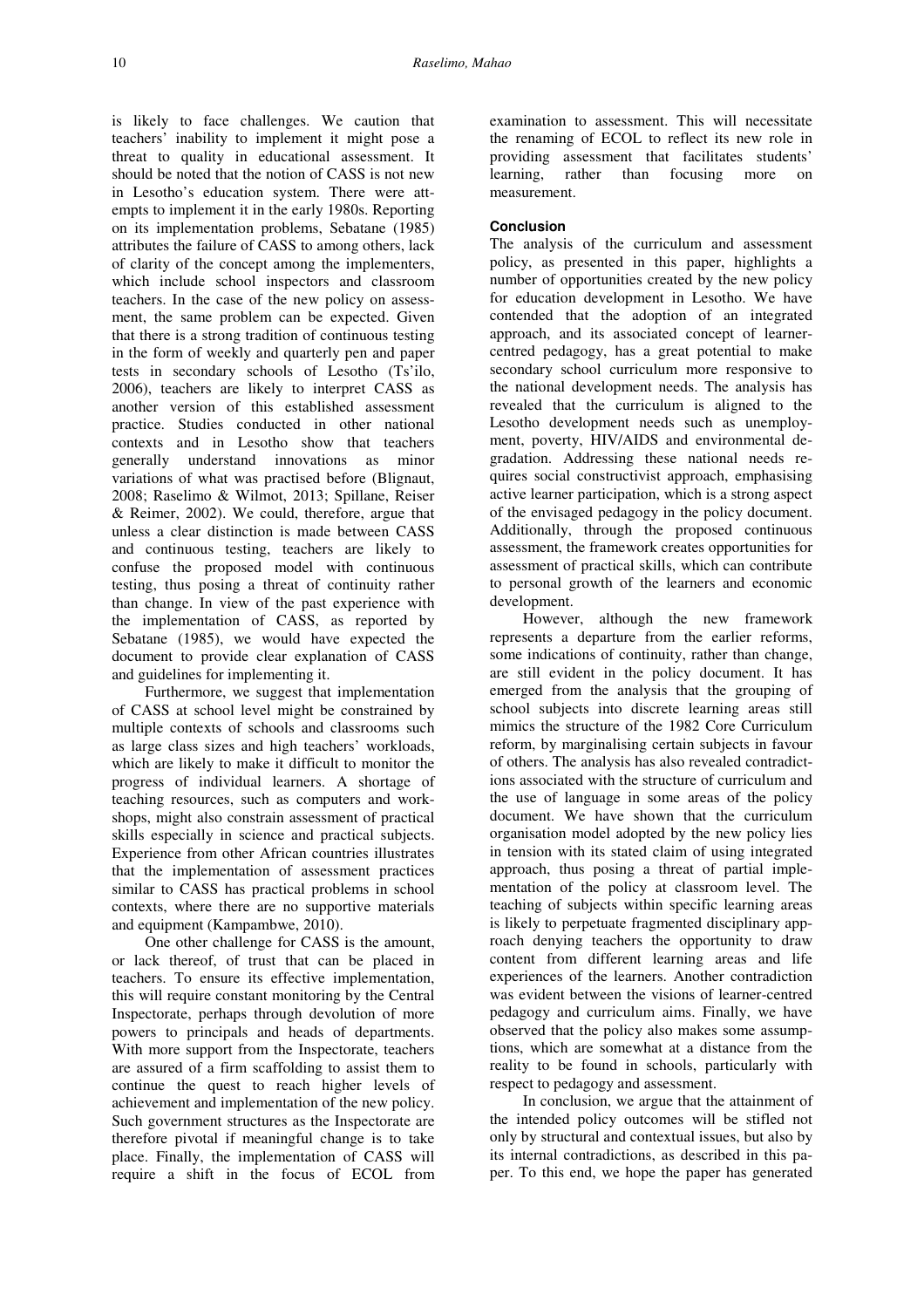useful insights for further debate and research on the implications of the policy for schools and learners in the national context of Lesotho. We acknowledge, however, that the analysis presented in this paper is limited in scope, as the focus is only on the content of the policy document. Further research on the social context of this policy document, as understood by its developers, is recommended. It would also be interesting to explore the congruence between the policy messages and the newly developed adapted Lesotho General Certificate for Secondary Education (LGCSE) syllabuses, as well as classroom practice.

### **References**

- Ansell N 2002. Secondary education reform in Lesotho and Zimbabwe and the needs of rural girls: Pronouncements, policy and practice. *Comparative Education,* 38(1):91-112.
- Apple MW 2002. Does education have independent power? Bernstein and the question of relative autonomy. *British Journal of Sociology of Education,* 23(4):607-616.
- Apple MW 2004. Cultural politics and the text. In J Ball (ed). *Sociology of education.* London: Routledge.
- Ball S 1994. *Education reform: A critical analysis and post-structural approach.* Buckingham: Open University Press.
- Beane JA 1997. *Curriculum integration: Designing the core for democratic education.* New York: Teachers College Press.
- Berg BL 2007. *Qualitative research methods for the social sciences* (6th ed). Boston: Pearson.
- Blignaut S 2008. Teachers' sense-making and enactment of curriculum policy. *Journal of Education,*  43:101-125.
- Bowe R, Ball SJ & Gold A 1992. *Reforming education and changing schools: Case studies in policy sociology.* London: Routledge.
- Carless D 2005. Prospects for implementation of assessment for learning. *Assessment in Education,*  12(1):39-54.
- Chilsholm L & Leyendecker R 2008. Curriculum reforms in post-1990s sub-Saharan Africa. *International Journal of Educational Development,*  28(2):195-205.
- Cohen L, Manion L & Morrison K 2007. *Research methods in education* (6<sup>th</sup> ed). London: Routledge.
- Cornbleth C 1990. *Curriculum in context.* London: Falmer.
- Cross M, Mungadi R & Rouhani S 2002. From policy to practice: Curriculum reform in South African education. *Comparative Education,* 38(2):171-187.
- De Clercq F 2010. Meta-analysis of South African education policy studies: how have we fared so far and what needs to be expanded? *Journal of Education,* 49:91-112.
- Department of Education 2000. *A South African curriculum for the twenty first century: Report of the review committee on curriculum 2005.* Pretoria: Department of Education.
- Doll WE 2002. Ghosts and the curriculum. In WE Doll Jr. & N Gough (eds). *Curriculum visions.* New York: Peter Lang.
- Eisner EW 1992. Curriculum ideologies. In PW Jackson (ed). *Handbook of research on curriculum.* New York: Macmillan.
- Elmore R & Sykes G 1992. Curriculum policy. In PW Jackson (ed). *Handbook of research on curriculum.*  New York: Macmillan.
- Government of Lesotho 2004. *Lesotho Vision 2020: empowerment for prosperity.* Morija: Ministry of Finance and Development Planning.
- Jackson PW 1992. Conceptions of curriculum and curriculum specialists. In PW Jackson (ed). *Handbook of research on curriculum.* New York: Macmillan.
- Jansen JD 1998. Curriculum reform in South Africa: A critical analysis of outcomes based education. *Cambridge Journal of Education,* 28(3):321-333.
- Kampambwe WM 2010. The implementation of schoolbased continuous assessment (CA) in Zambia. *Education Research and Reviews,* 5(3):99-107.
- Malcolm C 2001. Implementation of outcomes-based approaches to education in Australia and South Africa: A comparative study. In Y Sayed & J Jansen (eds). *Implementing Education Policies: The South African Experience.* Cape Town: University of Cape Town Press.
- Ministry of Education 1993. *Evaluation of secondary schools curriculum diversification programme.* Maseru: Ministry of Education.
- Ministry of Education 1995. *Report on the National Seminar in Lesotho Secondary Education Policy: Localisation of the 'O' Level curriculum.* Maseru: Ministry of Education.
- Ministry of Education and Training (MoET) 2005. *Education Sector Strategic Plan: 2005-2015.* Maseru: MoET.
- MoET 2009. *Curriculum and Assessment Policy*: *Education for individual and social development.*  Maseru: MoET.
- Ministry of Education, Sports and Culture 1982. *The Education Sector Survey: Report of the Task Force.* Maseru: Ministry of Education, Sports and Culture.
- Ministry of Education, Sports and Culture 1984. *An Education Manifesto.* Maseru: MoE.
- Mosisili PB 1981. A curriculum development process: The Lesotho experience. Unpublished MEd thesis. Burnaby: Simon Faser University. Available at http://summit.sfu.ca/item/9319. Accessed 6 November 2014.
- Nketekete ME 2001. Evaluation of management of curriculum development in Lesotho. The case of 'O' Level localisation curriculum. Unpublished master's thesis. Enschede: University of Twente.
- Nketekete ME & Motebang MB 2008. Entrepreneurship education in Lesotho secondary schools: Pedagogic challenges. *Education, Knowledge and Economy,*  2(2):121-135.
- Olssen M, Codd JA & O'Neill AM 2004. *Education policy: Globalisation, citizenship and democracy.* London: Sage.
- O'Sullivan M 2004. The reconceptualisation of learnercentred approaches: A Namibian case study. *International Journal of Educational Development,*  24:585-602.
- Polelo MM 2009. The small state, markets and tertiary education reform in a globalised knowledge economy: Decoding policy texts in Botswana's